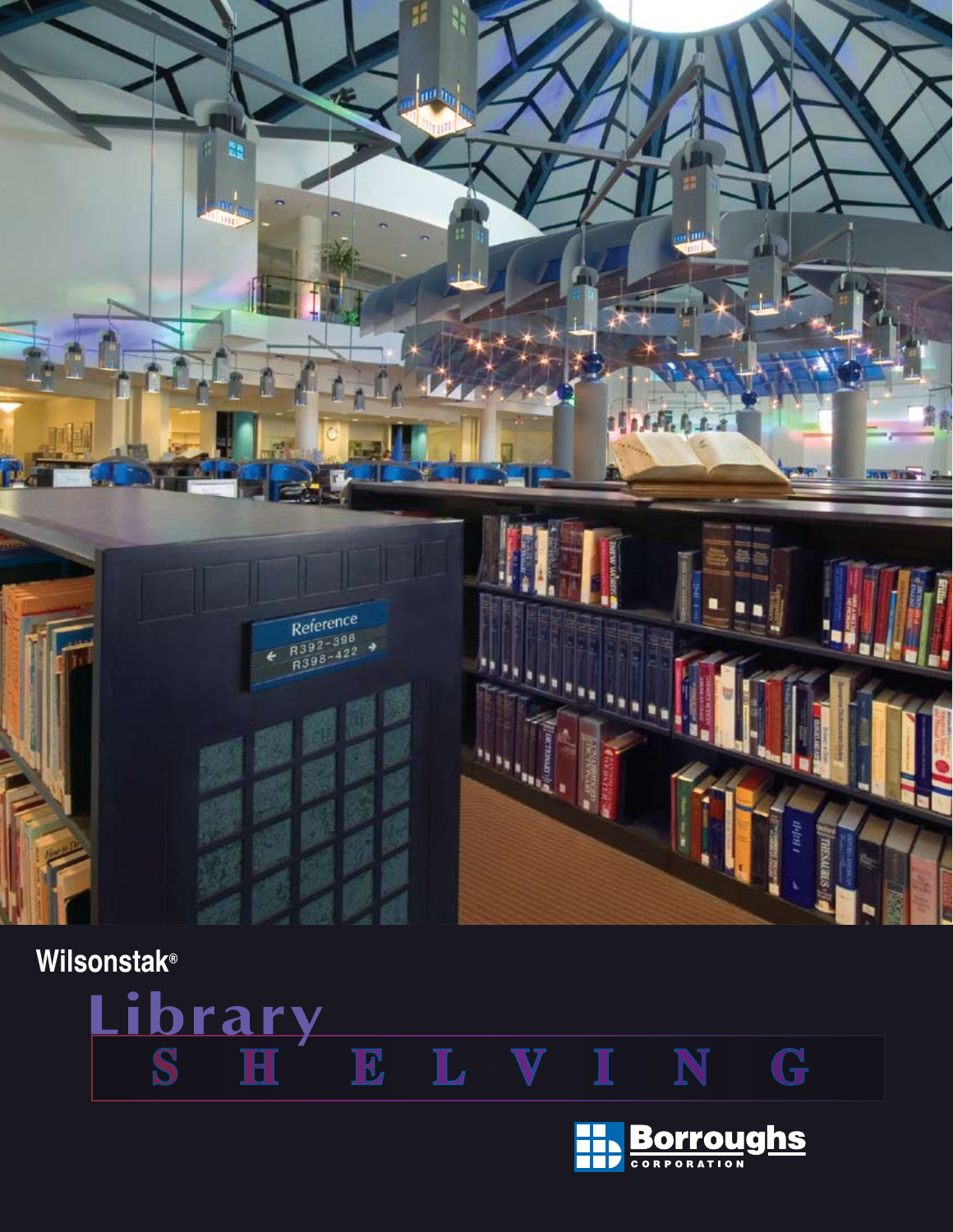# **Furnishing Today's Modern Libraries**

### **Alabama**

Opilaka City Schools Mobile College Elba City Public Schools **Alaska**

### Alaska Court System University of Alaska

Douglas City Public Library **Arizona** Arizona State University Phoenix Central Library

#### Mesa Public Library University of Arizona

**Arkansas** University of Arkansas Law Library Bentonville Public Library

#### Chafin Junior High School **California**

Apple Computer City of Riverside/Branch Libraries Belle College Public Library

San Francisco State College **Canada** Cambridge Library Guelph, ON

**Colorado** Pikes Peak Library System Loveland School District

Douglas County Public Library **Connecticut** Schaghticoke Middle School

Ives Library Chief Attorney's Office/Wallingford **Delaware**

### University of Delaware **Washington, D.C.** American University Supreme Court

Georgetown Univ./Lauinger Library F.D.A. I.R.S. Martin Luther King Library Library of Congress National Gallery of Art **Florida** Largo Library Monroe County Library Austin-Davis Public Library University of Miami West Hernando Public Library Morningside Branch **Georgia**

Long Aldredge Law Firm Georgia Tech. University Library Washington Memorial Library University of Georgia Law Library Coca-Cola Company **Hawaii**

Hilo Public Library Samuel Wilder King Library University of Maui **Idaho**

### Argonne Labs

Boise Public Library Sun Valley Public Library McCall High School **Illinois**

#### IIT Kent College of Law Hinsdale Public Library

Loyola University Westmont Public Library Skokie Public Library

#### **Indiana** Rensselaer Public Library

DeMotte Public Library Jackson County Public Library Allen County Library Indiana University

### **Iowa**

Iowa Valley Community College Waterloo Public Library Iowa State University Noulton High School **Kansas** Kansas State University

Chanute Public Library Lebo Branch Library Altamont Public Library **Kentucky**

### Pikeville College Library Lexington Public Library Graves County Library

Tates Creek High School Library

**Louisiana** National Wetlands Research Facility

**Maryland** Carroll County Library

**Michigan**

Cooley Law Library

Kalamazoo Public Library Parchment Public Library **Minnesota** Ramsey County Library System Dakota-Wentworth Library St. Olaf College Library William Mitchell Law Library **Mississippi** Mississippi State University Batesville Public Library Poplarville Public Library Biloxi Public Library **Missouri**

S.W. Missouri State University Central Missouri State College Missouri Historical Society **Montana** Carroll College Montana State University Flathead County Free Library University of Montana **Nebraska** Alliance Public Library University of Nebraska Trinity Lutheran School **Nevada**

Clark County School District Nevada State Library Nevada Supreme Court **New Hampshire** City of Dover Library Nashua Elementary Schools Dartmouth College Portsmouth Public Library

John Hopkins University

**Massachusetts** MIT Rotch Library Boston Public Library Waltham Public Library

Shreveport Public Library Louisiana State Chevron U.S.A. **Maine**

Scarborough Public Library Traip Academy Old Town Library Auburn Public Library

### **New Jersey**

Plainsboro High School Hillsborough Public Library Warren Hills High School Warner-Lambert Offices **New Mexico** Clovis Carver Library Albuquerque Academy Bernalillo Schools Albuquerque Public Schools



**Western Michigan University**



**Kalamazoo Public Library**

### **New York**

Syracuse University Clarkson University American Museum of Natural History Albany Public Library **North Carolina** Wake Forest University Greensboro College North Carolina Wesleyan College Haywood County Public Library **North Dakota** Heritage Library University of North Dakota North Dakota State North High School Howard University Law Library Carroll County Community College Boston College O'Neill Library Independence Township Library Rochester Hills Public Library Western Mich. Univ. Waldo Library Lake Orion Public Library

**Ohio** Fairburn Branch Library Ashtabula Public Library Washington County Public Library Shawnee State University Muskingham County Library **Oklahoma** Cameron University

Chedotah Library S.E. Oklahoma State University University of Oklahoma Law Library Cameron State University **Oregon**

University of Oregon Science Lab. Marion County Law Library Ashland Public Library Jackon County Public Library

**Reed Colled Pennsylvania**

Bryn Mawr College Tredyffrin Library Central Dawhin East High School

St. Vincent College St. Joseph College **Rhode Island**

University of Rhode Island Salve Regina College Providence Public Library

Greenville Public Library **South Carolina** Richland County Library System-6 Buildings

Greenville Public Library Clemson University University of South Carolina



### **Indiana University**

### **South Dakota**

Clear Lake Public Library South Dakota State University Burke High School Brown County Court House

**Tennessee** Webb School District

B. Lount County Library Univ. of Tennessee Vet. Science Lab. Shelby State Community College **Texas**

Kaufman Public Library

Texas Southern University Denton Public Library Austin Public Library Beaumont Public Library Baylor University Texas A&M University

### **Utah**

Utah State University University of Utah Law Library Washington County Library Weber State University Brigham Young University **Vermont** St. Michaels College Burlington Public Library Vermont Regional Library Johnson State College

**Virginia** Northside Branch Library

Marymount University Middletown Public Library Virginia Polytechnic Institute

**Washington** City of Lacey Library University of Washington

King County Library Kelso Public Library Anacortes Public Library

**West Virginia** David & Elkins College

New Martinsville Public Library Bluefield Public Library

Wheeling College Library **Wisconsin** Horicon Public Library

Johnson Creek Library Superior Public Library Oshkosh Public Library Marquette Library **Wyoming**

Sweetwater County Library Albany County Public Library White Mountain High School Jackson Hole High School

**2**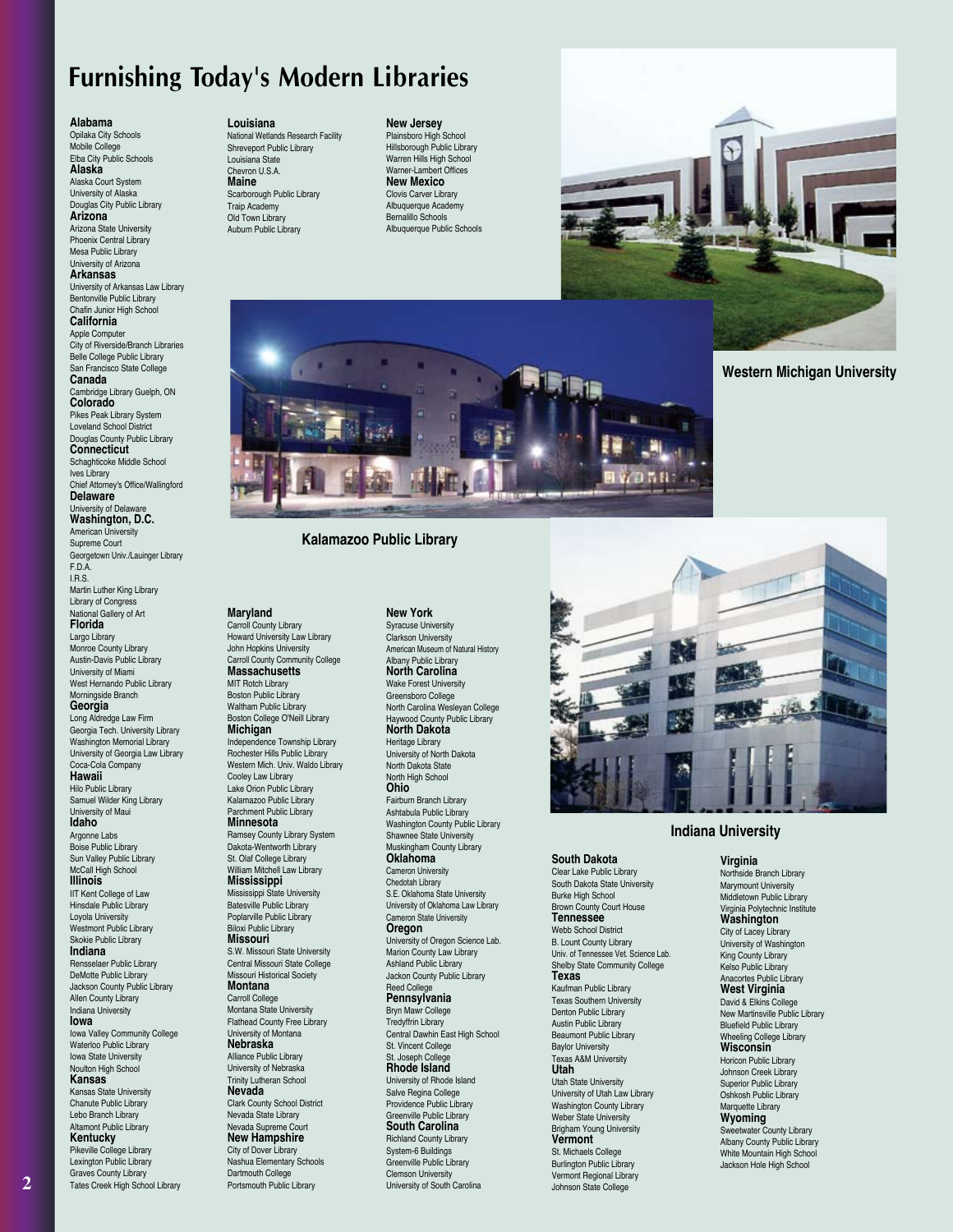# **Quality Cantilever Systems... Made From Strong, Durable Components**



16 gauge welded steel construction, eliminates need for sway braces and starter/adder components. Each frame accommodates single or double face configuration.



**Unit Welded Frame Strong 18 Gauge Shelves Wrap Around Base Bracket**

Triple bends on front and back edge prevent sagging. The Wilsonstak shelf surpasses all American Library Association strength and durability standards.



Single face or double face, the Wilsonstak base bracket offers greater stability because the wrap around design becomes part of the frame. One piece base shelf ensures stable, free-standing installations.

Wilsonstak® is the industry standard for superior design, strength and flexibility. Units join frame-to-frame to form runs, ranges or bays with each frame accommodating single or double face configurations.

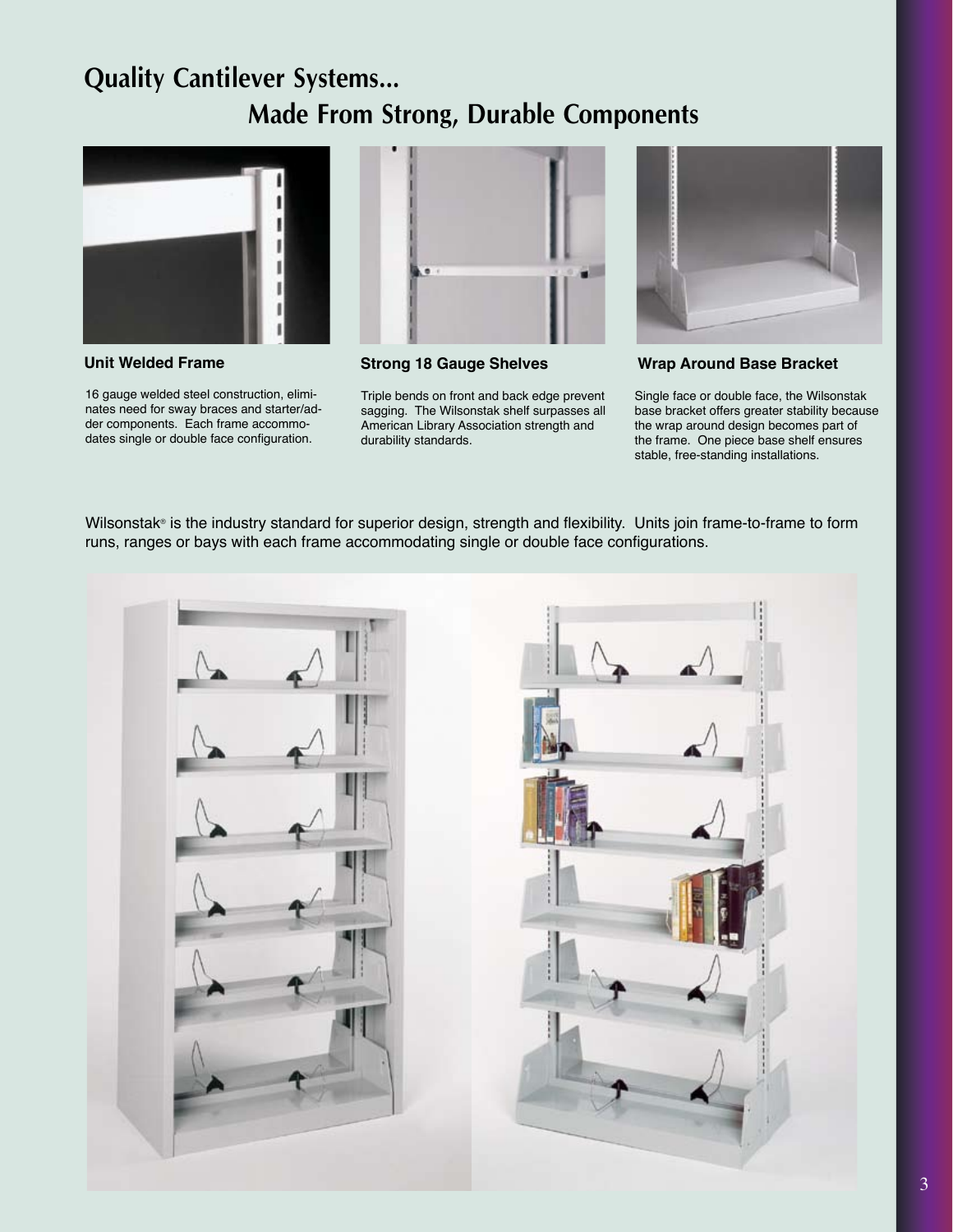# **From Standard Library Bookstacks**



Adjustable shelf units available in a wide range of sizes.

# **To Decorative High Design Installations**



**We Can Meet The Needs Of Any Library Environment.**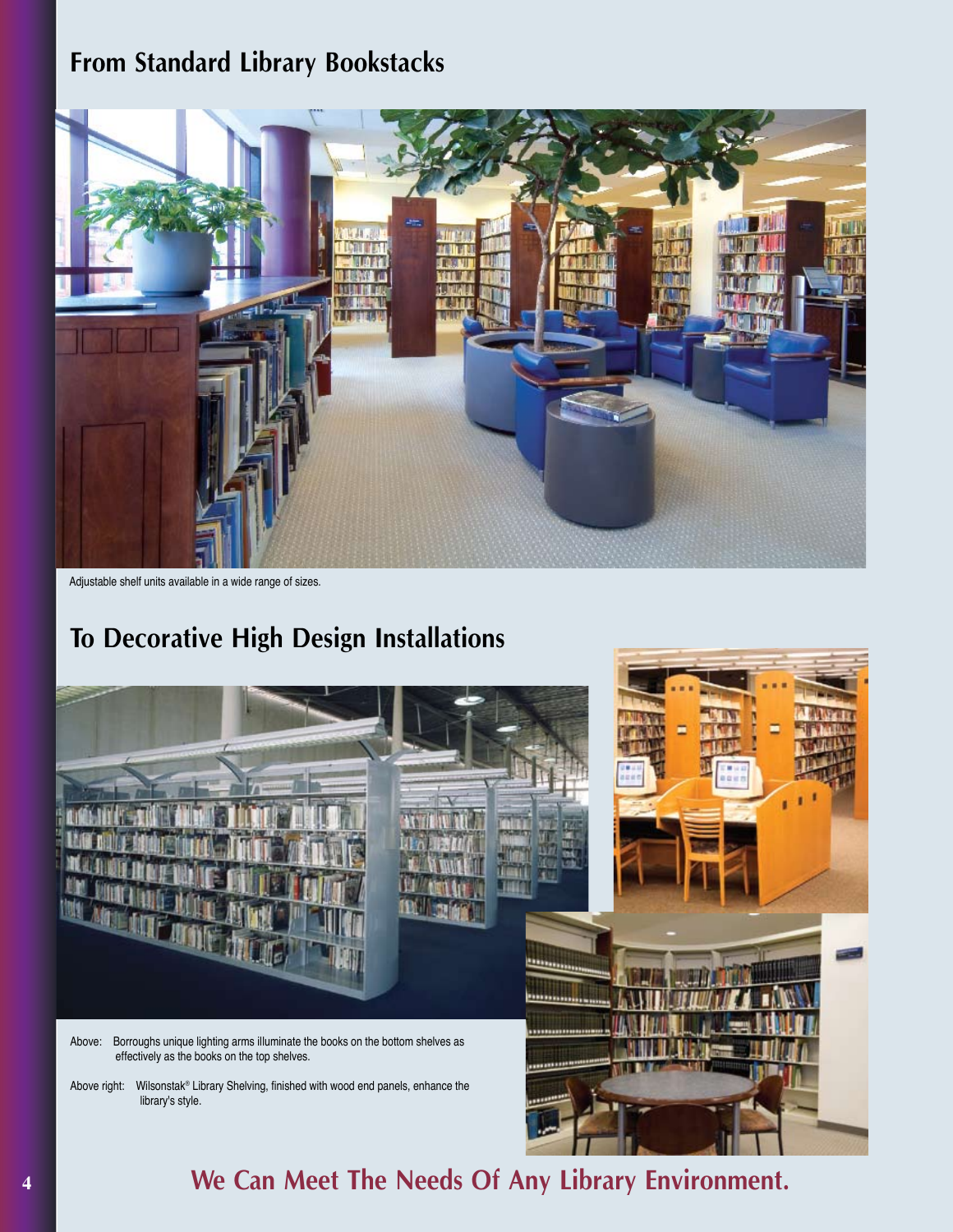# **Display and Media**

Display current issues on hinged periodical shelves, with back issues stored conveniently under display shelf. Optional plexiglass covers are available to protect display materials.





Whether its configured book display units, sloped or divider shelf units, or units with universal display/media shelves and zigzag paperback shelves, Wilsonstak® has the right display and storage solutions for any library.

# **Periodicals**

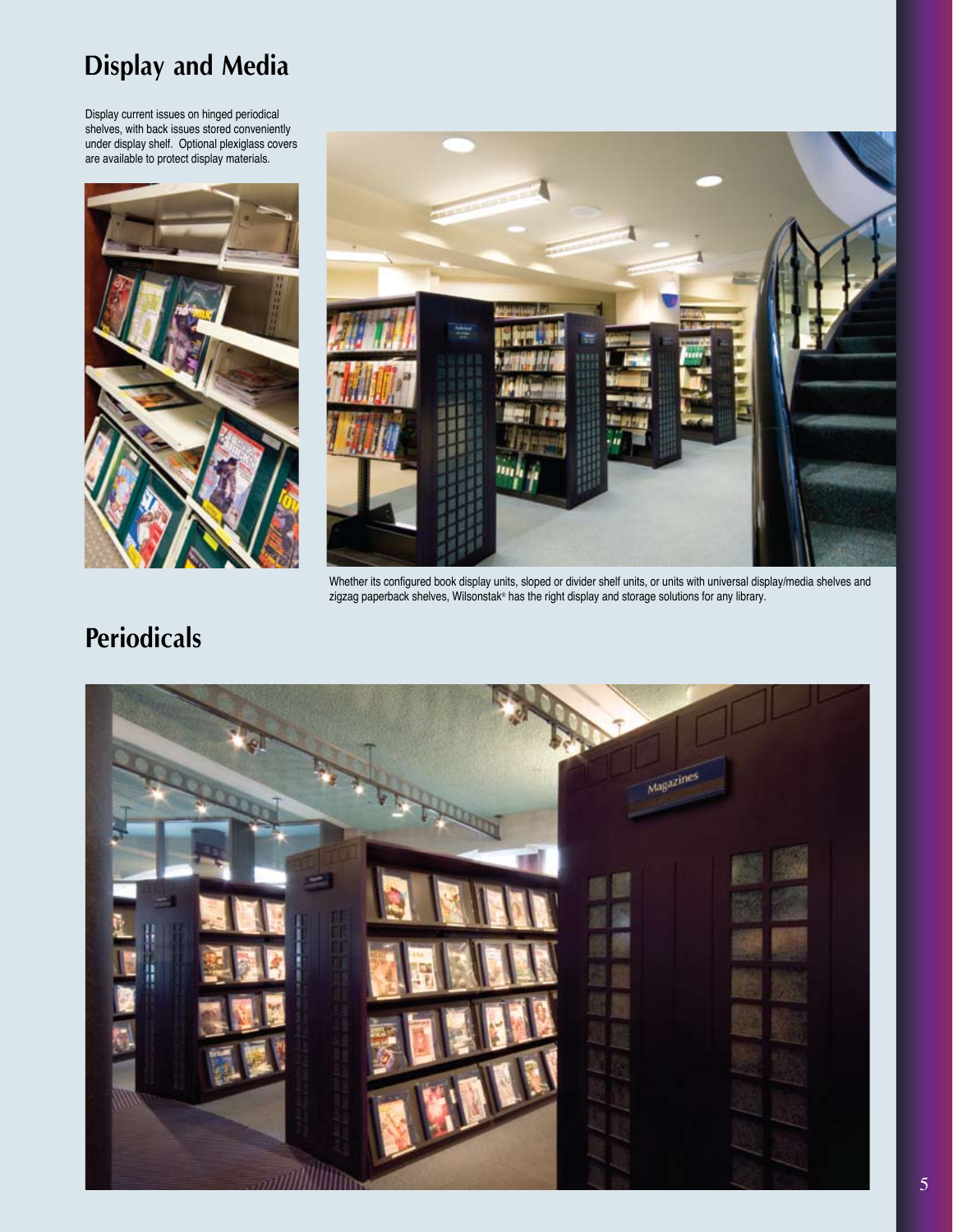# **From Children's and Youth Areas**



to children's area, while divider-type Wilsonstak units keep picture books organized and within easy reach.

# **To School Libraries**



Wilsonstak welded steel frames and cantilever construction provides an economical and durable alternative to wood shelving systems.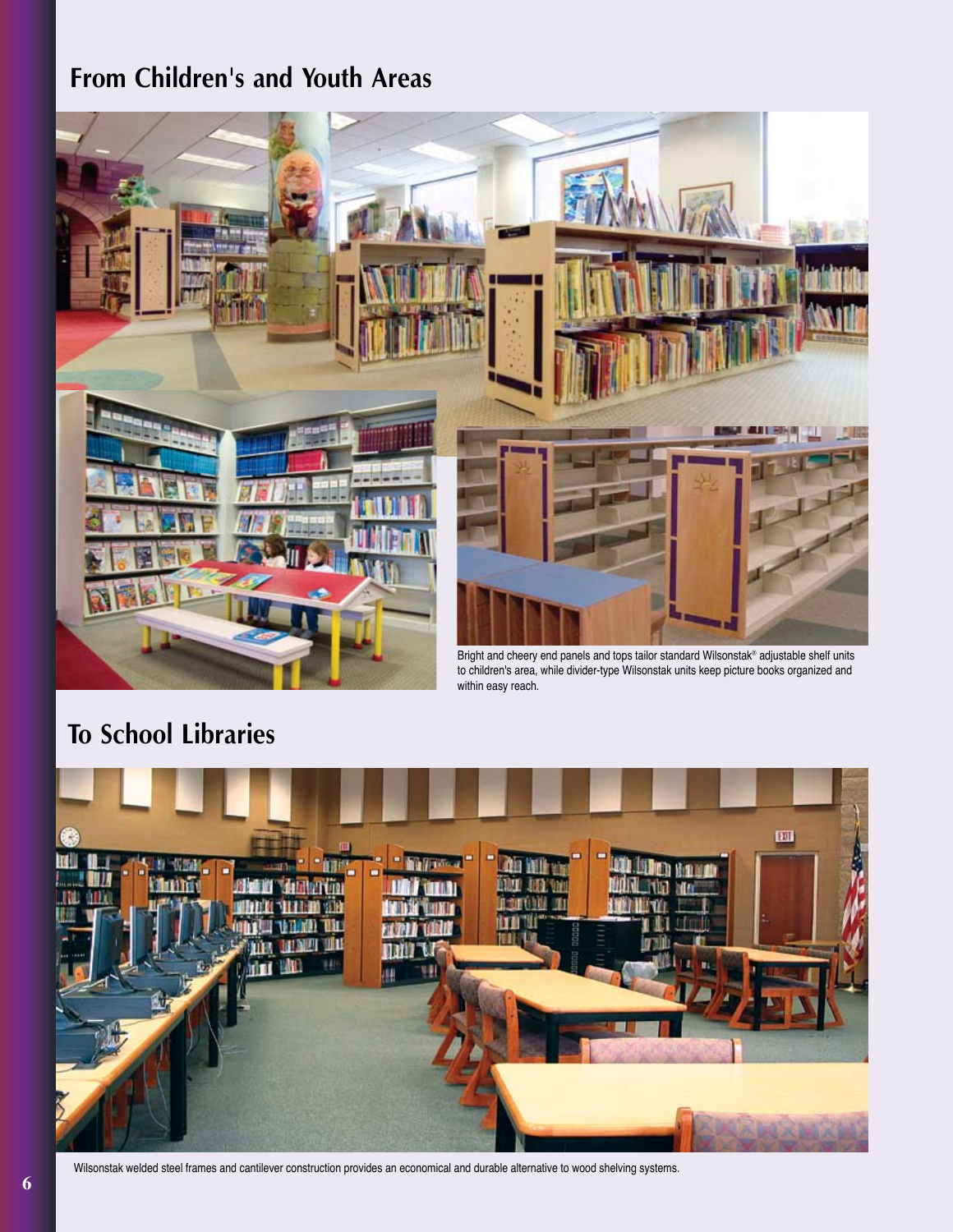# **Special Items Make The Library Work For You**



**Universal Media Shelf**

9" deep shelf with 5" high back when mounted in "flat" position. Or a 5" deep shelf with a 9" high back when mounted in "sloped" position. Includes five dividers.



**Single Tier Sloped Media Shelf** For VHS, Beta, compact disc and paperbacks. Holds 30 video tapes or 80 CD's.



**Paperback Zig-Zag Shelf** Great way to display paperback books or other media within the stak.



**Sliding** Attaches to underside of any adjustable shelf to give work surface area when needed.



**Storage Shelf** Use with fixed periodical shelves or where unique storage requirements call for a flat continuous surface when no end brackets are desired.



**Sloped Display Base** Allows easy viewing of the bottom shelf.





**Free-Standing Book Supports Sliding Dividers on Integral Backstop Shelves**



**Adjustable Dividers on Slotted Shelves**



**Underwire Shelf Book Support Card Holders for 3" x 5" Cards**





**Canopy Top**